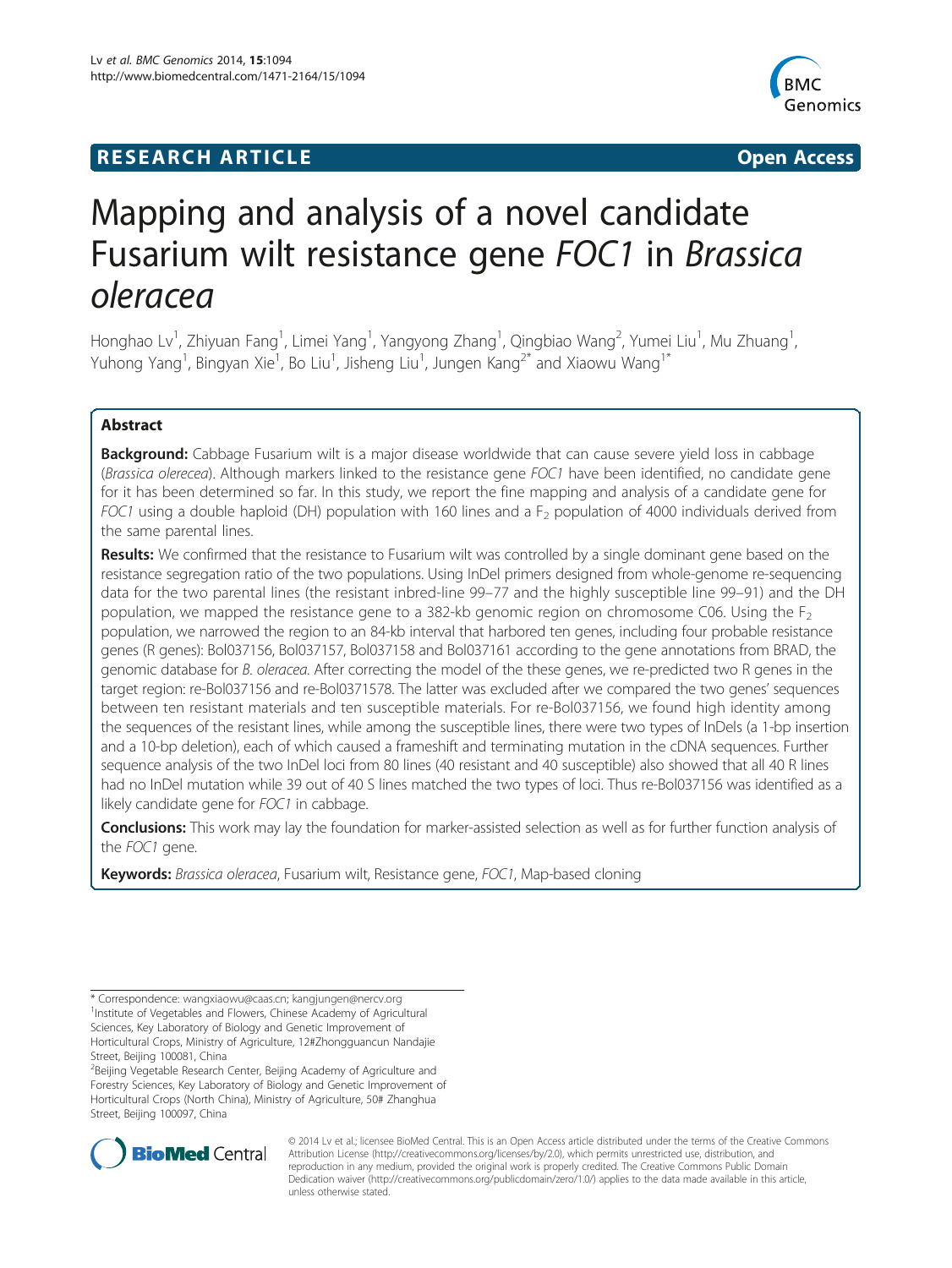# Background

Cabbage (Brassica oleracea L. var. capitata L.) is one of the most cultivated vegetables worldwide. In 2010, more than two million hectares were estimated to be under production, with an average yield of 27.8 tonnes per hectare (FAOSTAT 2010). Cabbage Fusarium wilt (CFW) is a destructive fungal disease caused by Fusarium oxysporum f. sp. conglutinans, which for many years has caused severe losses to cabbage yields all over the world. CFW was first discovered in the USA in 1899, and then in Japan and several other countries in the following decades [\[1,2\]](#page-8-0). In recent years, CFW was discovered in several provinces in China and has spread rapidly [[3-5\]](#page-8-0). It is a typical soil-borne disease that is hard to control by traditional methods such as chemicals and crop rotation. The most effective control has been the use of resistant cabbage varieties [[6](#page-8-0)-[8](#page-8-0)]. Therefore, the development and use of new resources have become the main goals in current resistance breeding programs for cabbage.

It has been reported that two races in the formae speciale conglutinans could infect cabbage [[9](#page-8-0),[10\]](#page-8-0). Race 1 was found in several countries, and the inheritance of cabbage resistance to it was determined to be of the single dominant type [[11,12](#page-8-0)]. Race 2 was found only in the US and Russia, and the mode of inheritance of resistance to it remains unclear [[13,14](#page-8-0)].

Although CFW is a major disease for cabbage, not enough attention has been paid to it, and research on CFW is still at a preliminary stage. Several molecular markers have been developed for the FOC gene [[15](#page-8-0),[16\]](#page-8-0), but, until now, no reports have focused on gene analysis or on functional studies of candidate genes. In a previous study, we located the resistance gene on chromosome C06 of cabbage, with two InDel markers flanking the gene at 1.2 and 0.6 cM [[17](#page-8-0)]. Currently, the large scale re-sequencing of plant genomes has allowed for the application of insertion/ deletion (InDel) and single nucleotide polymorphism (SNP) markers. In addition, the B. oleracea genome sequence has recently been published [\[18](#page-8-0)]. This has significantly advanced map-based cloning in cabbage, which was originally labor-intensive. InDel markers can be obtained easily, either using bioinformatic methods or from reliable visualization of alleles of different size [[19](#page-8-0)].

The objectives of the current study were (i) to fine map the FOC1 gene using one double haploid (DH) and one  $F_2$  population, and newly developed InDel markers designed from the whole-genome re-sequencing data of the two parental lines (the resistant inbred-line 99–77 and the highly susceptible line 99–91, and (ii) to analyze the genes that fell into the candidate genomic region, and finally identify the candidate gene.

# Results

## Resistance segregation of the DH and  $F_2$  populations

We obtained a total of 160 DH lines through micro-spore culture [[20\]](#page-8-0) and over 4000  $F_2$  individuals derived from the same parental lines through hand pollination. Resistance segregation ratios in the DH and  $F_2$  populations were evaluated using the inoculation test. The result indicated that in the DH population, 68 lines showed immunity to Fusarium wilt while 92 were highly susceptible. The  $\chi^2$  goodness-of-fit test indicated that the segregation ratio fitted a 1:1 ratio in the DH population. Of the 4000 individuals in the  $F_2$  population, 2964 plants were classified as resistant and 1012 were classified as susceptible; 24 individuals were excluded because of an unclear resistance performance. The  $\chi^2$  goodness-of-fit test fitted a 3:1 Fusarium wilt resistance segregation ratio. These results indicated that the resistance in the two populations was controlled by a single dominant gene, which was consistent with the results from our prior study [[5\]](#page-8-0).

#### Mapping of FOC1 using the DH and  $F_2$  populations

In an earlier study, we located the candidate gene in a 1.8 cM genomic region on chromosome C06, with two InDel markers, M10 and A1, flanking FOC1 at 1.2 cM and 0.6 cM respectively [[17\]](#page-8-0). Based on this result, we designed additional InDel primers in this region to map the FOC1 gene more precisely (Table [1](#page-2-0)). In addition, we obtained two pairs of simple sequence repeat (SSR) primers, R3 and R7, described in a previous study in which the candidate gene was mapped to a linkage group with two markers flanking the gene at 4.6 cM and 1.2 cM [[16\]](#page-8-0). A total of 18 markers were anchored to the genetic map using JoinMap 4.0, which matched to the physical map according to the positions of the markers (Figure [1](#page-3-0)a). Finally, using these markers and the DH population, we mapped the FOC1 gene to a 382-kb genomic region between the S3 and A1 markers (Figure [1](#page-3-0)b). Moreover, the SSR markers indicated that this was the same region as the region reported in the previous study (Figure [1b](#page-3-0)) [\[16](#page-8-0)].

The flanking markers A1 and S3 obtained from the DH population were used to screen the  $F_2$  population for recombinant individuals, which were then evaluated for their resistance to Fusarium wilt. Next, more markers between A1 and S3 were used to genotype these individuals. As a result, the FOC1 gene was narrowed to an 84-kb genomic region with V17 and S9 as the flanking InDel markers (Figure [1c](#page-3-0)). Both InDel markers had two recombinants with FOC1.

#### Candidate gene analysis

From BRAD (<http://brassicadb.org>) [[21\]](#page-9-0), the genomic database for *B. oleracea* where the reference genome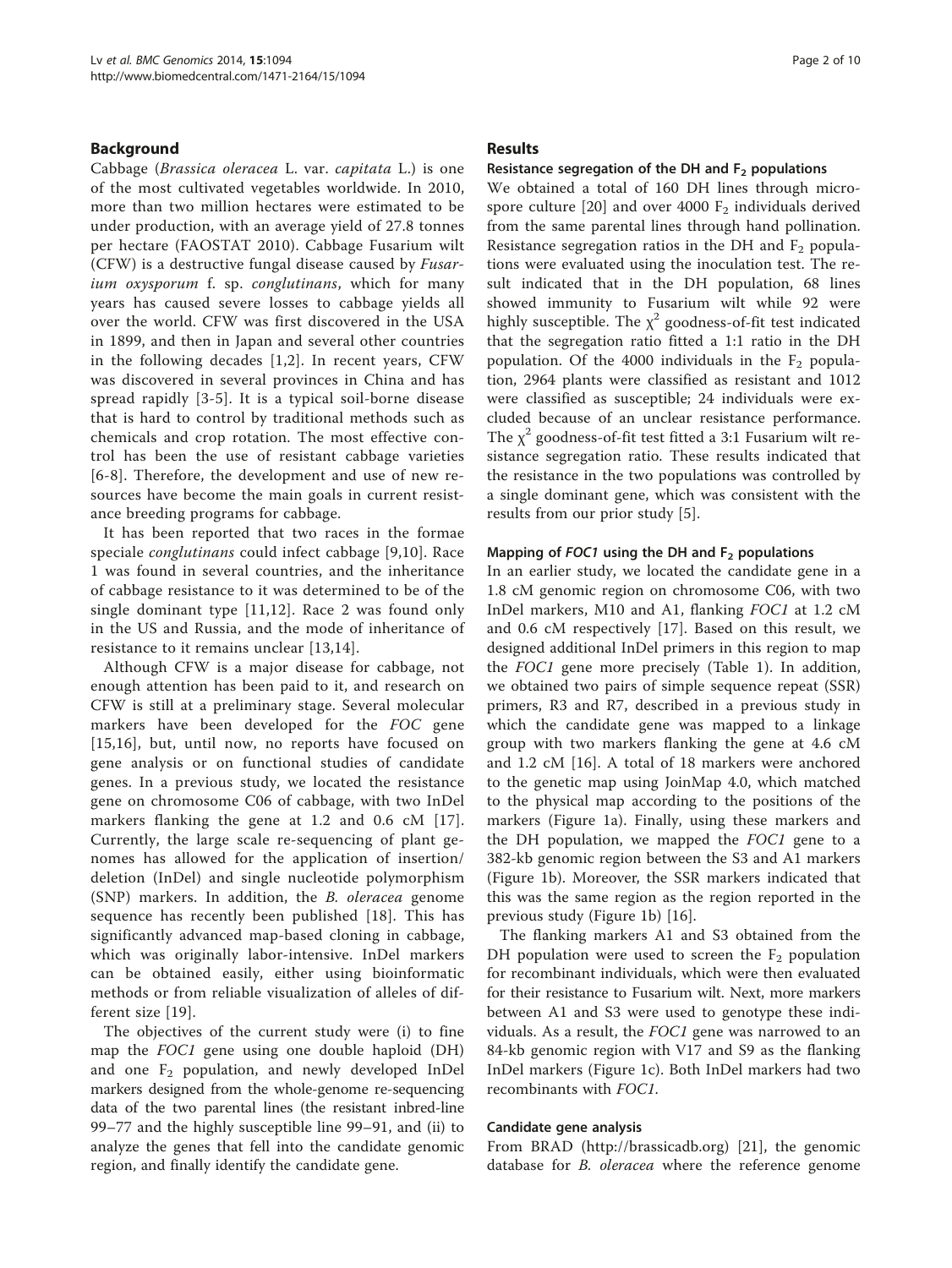<span id="page-2-0"></span>Table 1 Primers used for fine mapping of FOC1

| Primer          | Physical position on C06 | <b>Type</b> | Tm             | Sequences (5'-3')                            |
|-----------------|--------------------------|-------------|----------------|----------------------------------------------|
| R7              | 38515717                 | <b>SSR</b>  | 58°C           | TCACTCCTCTCGCAGATTCA//TGGAATCGCTTTAAGCAGATGC |
| M10             | 38577450                 | InDel       | $55^{\circ}$ C | CACTTGCTCCAGTTTCTGTA//AACTATGGATAAAAGGCGTG   |
| S3              | 38605567                 | InDel       | $55^{\circ}$ C | TTTCGGTTGACAGAGAAAGT//AGGAGAGAATCAAAAGCTCC   |
| S4              | 38610913                 | InDel       | $55^{\circ}$ C | GGACTCACCTTTTGTGTGT//AGATTACCCGTTTTCTCCTC    |
| S6              | 38645784                 | InDel       | $55^{\circ}$ C | GGACTCCTTTGATCCTCTCT//GAATGCAACCATGTAAACAG   |
| S7              | 38685934                 | InDel       | $55^{\circ}$ C | ACTIGACAGCITTCCATCTG//TTTCTGCCCAGGTACTTAAA   |
| V17             | 38743868                 | InDel       | $55^{\circ}$ C | GCAGATAATAATCCACACGTC//TACCACCTTTTTCTGGCTTA  |
| S9              | 38827074                 | InDel       | $55^{\circ}$ C | CTGAAACTCGGGAATACATC//AAGCTTCCCACACTCTCTCT   |
| V18             | 38828622                 | InDel       | $55^{\circ}$ C | TACAAGCTCCTTGTGGATTT//CAATCCTTGGCTGTTTTAAG   |
| S12             | 38986625                 | InDel       | $55^{\circ}$ C | GCCCTCATTACGTTTAACAA//GAGTTGCAGCCTTCAAGTAT   |
| A1              | 38988089                 | InDel       | $55^{\circ}$ C | TGACATAACCACTAGGAGCA//GCAGAAGCTTTGATGAAGTT   |
| S13             | 39018573                 | InDel       | $55^{\circ}$ C | TGATGGACTGAAACCTAACC//AGGAGGATGAGGAAGAACC    |
| V <sub>23</sub> | 39029152                 | InDel       | $55^{\circ}$ C | CTCTTTATTGCAACGACACA//TCAATACGTCACTCATCACG   |
| A2              | 39107094                 | InDel       | $55^{\circ}$ C | TGGTCTTTGGTCTCTTGTTT//AGCATTAACACTGACACCCT   |
| A12             | 41310866                 | InDel       | $55^{\circ}$ C | GCGAACCGACCCTAGTAT//CAAAGCCAAGAAGGTGTTTA     |
| A15             | 41982164                 | InDel       | $55^{\circ}$ C | GGTTTGAACCTCTGAAAATG//TGTGATTTCGGTTAGAGTCC   |
| R3              | 42957515                 | <b>SSR</b>  | $58^{\circ}$ C | CGCTATGGATAATGTGTTCA//ATTAACAGCGAGGATAGCAA   |

sequence for *B. oleracea* is now available [\[18](#page-8-0)], we obtained the reference genome sequence and found that there were ten annotated genes in the 84-kb genomic region (Figure [1d](#page-3-0), Table [2\)](#page-4-0). However, we noticed that there was no gene numbered Bol037164 in the database, and the prediction of the sequence between Bol037163 and Bol037165 showed that no gene existed here. The best hits of the ten annotated B. oleracea genes to the Brassica rapa and Arabidopsis thaliana genome are shown in Table [2](#page-4-0). Annotation analysis of these genes from BRAD indicated that four of them were most likely related to disease resistance [[22](#page-9-0)]: Bol037161 was predicted to have transcription factor activity; Bol037156, Bol037157 and Bol037158 contained the most commonly conserved domain of R proteins: leucine-rich repeat (LRR), toll-interleukin receptor (TIR) domain and LRR domain respectively (Table [2\)](#page-4-0), based on the InterPro domain annotation and Gene Ontology annotation for B. olerecea and A. thaliana obtained from BRAD.

Primers were designed to amplify the full length of the four candidate genes in ten resistant inbred lines (including the resistant parental line) and ten susceptible inbred lines (including the susceptible parental line) (Table [3\)](#page-4-0). However, no common sequence variation was found between the R\_bulk and the S\_bulk for all the four genes.

Nevertheless, all the three genes seemed too short with only one R protein domain based on a common sense of TIR-NBS-LRR or NBS-LRR type resistance gene (R gene) except Bol037161 as a transcription factor (Table [2](#page-4-0)) [[22\]](#page-9-0). Thus comparative genomics analysis was made between B. rapa genes and B. oleracea ones in the target region (Figure [2a](#page-5-0), b and c). The results showed that the homologous gene for Bol037156 in B. rapa was a putative TIR-NBS-LRR type R gene Bra012688, or BrNL17 [GenBank: FJ842771.1] (<http://blast.ncbi.nlm.nih.gov>) [[23\]](#page-9-0), while the homologous gene for Bol037157 and Bol037158 was also a putative TIR-NBS-LRR type R gene Bra012689, or BrTNL32 [GenBank: FJ842772.1] (Figure [2](#page-5-0)b and c). To further analyze these genes, the target genomic sequence of B. olerecea containing the three genes was submitted to the FGENSH program ([http://linux1.softberry.com/berry.phtml\)](http://linux1.softberry.com/berry.phtml) [\[24\]](#page-9-0) to conduct gene prediction. Because the reference line was highly susceptible in our inoculation test which might affect the prediction result, the re-prediction program used the target sequence of the resistant parental line  $P_1$ .

The results indicated that the re-predicted gene Bol037156, designated as re-Bol037156, was a putative TIR-NBS-LRR gene with high identity to Bra012688, while the other two genes Bol037157 and Bol037158 were re-predicted to be another putative TIR-NBS-LRR gene, named re-Bol0371578 which showed high identity to Bra012689 (Figure [2](#page-5-0)d).

The cDNA sequences showed high identity to the repredicted genes' sequences (Figure [2e](#page-5-0)). The B. olerecea transcriptome reads mapping results further confirmed the re-prediction result (Figure [2](#page-5-0)f). Thus, we obtained two re-predicted B. oleracea genes as the candidates, both of which were putative TIR-NBS-LRR type R genes.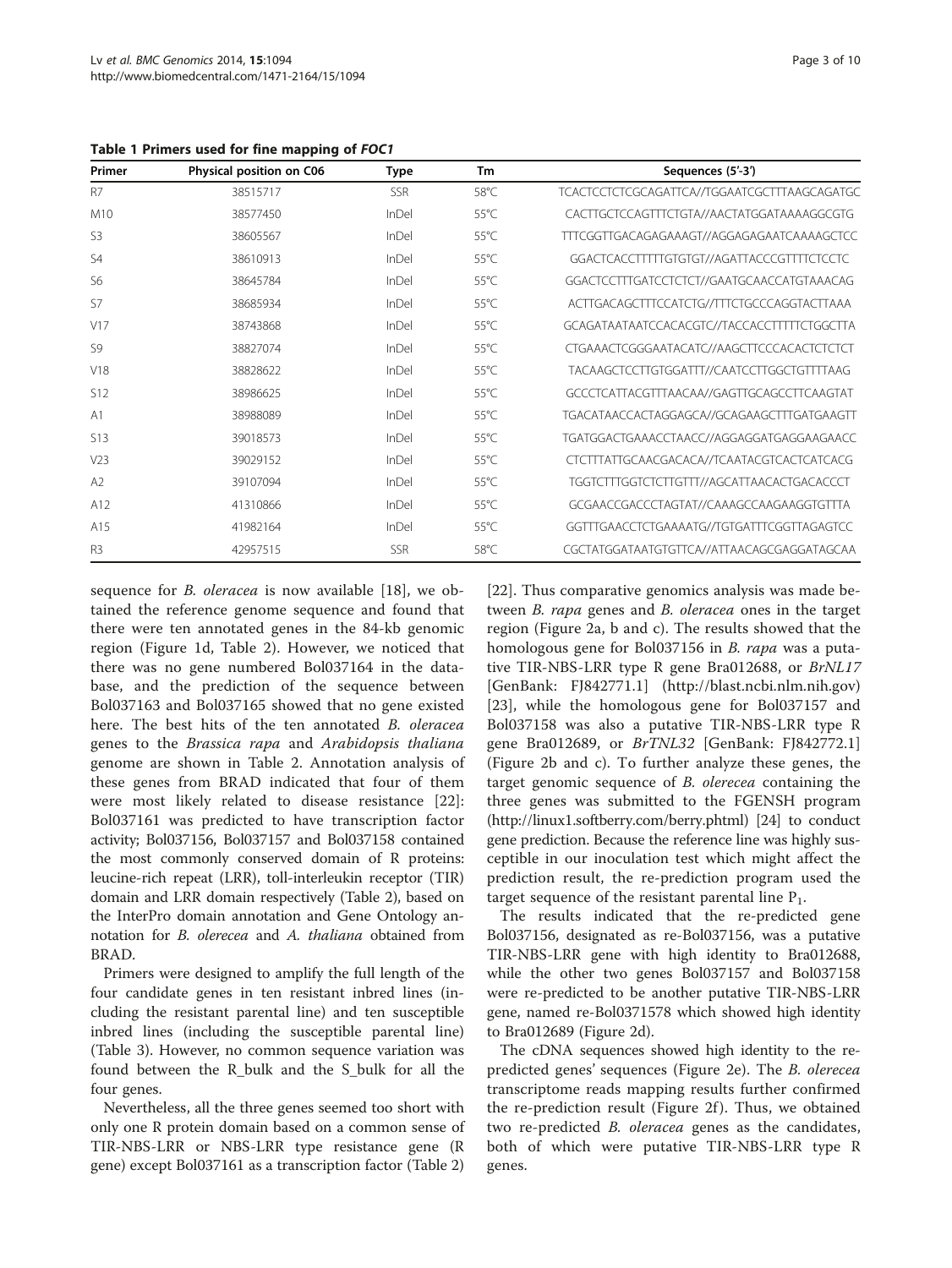# <span id="page-3-0"></span>Lv *et al. BMC Genomics 2*014, **15**:1094<br>http://www.biomedcentral.com/1471-2164/15/1094



To further identify which one was the most likely candidate gene for CFW resistance, primers were designed to obtain both full length DNA and cDNA of the two genes from ten resistant cabbage inbred lines including the resistant parent (R\_bulk) and ten susceptible lines including the susceptible parent (S\_bulk) in order to conduct sequence alignment and mutation loci analysis (Table [4\)](#page-5-0). The results showed that no consistent variation was found between the R\_bulk and the S\_bulk for the gene re-Bol0371578. While for re-Bol037156, the cDNA from the ten R\_bulk lines showed a high identity of 98.97% and no InDel was found. The cDNA from the ten S\_bulk lines also showed high identity. When the R\_bulk and S\_bulk lines were compared, two types of InDels in the S\_bulk were found; one was a 10-bp deletion in two sequences and the other was a 1-bp insertion in the other eight sequences (Figure [3a](#page-6-0)). Both InDels caused frameshifts in the open reading frames that resulted in terminating mutations in the susceptible lines (Figure [3b](#page-6-0)).

Thus, the newly predicted gene re-Bol037156 was considered as a candidate gene for CFW resistance, with a total length of 6.4 kb, CDS length of 4.1 kb, eight exons and seven introns (Figure [2](#page-5-0)e). The candidate gene was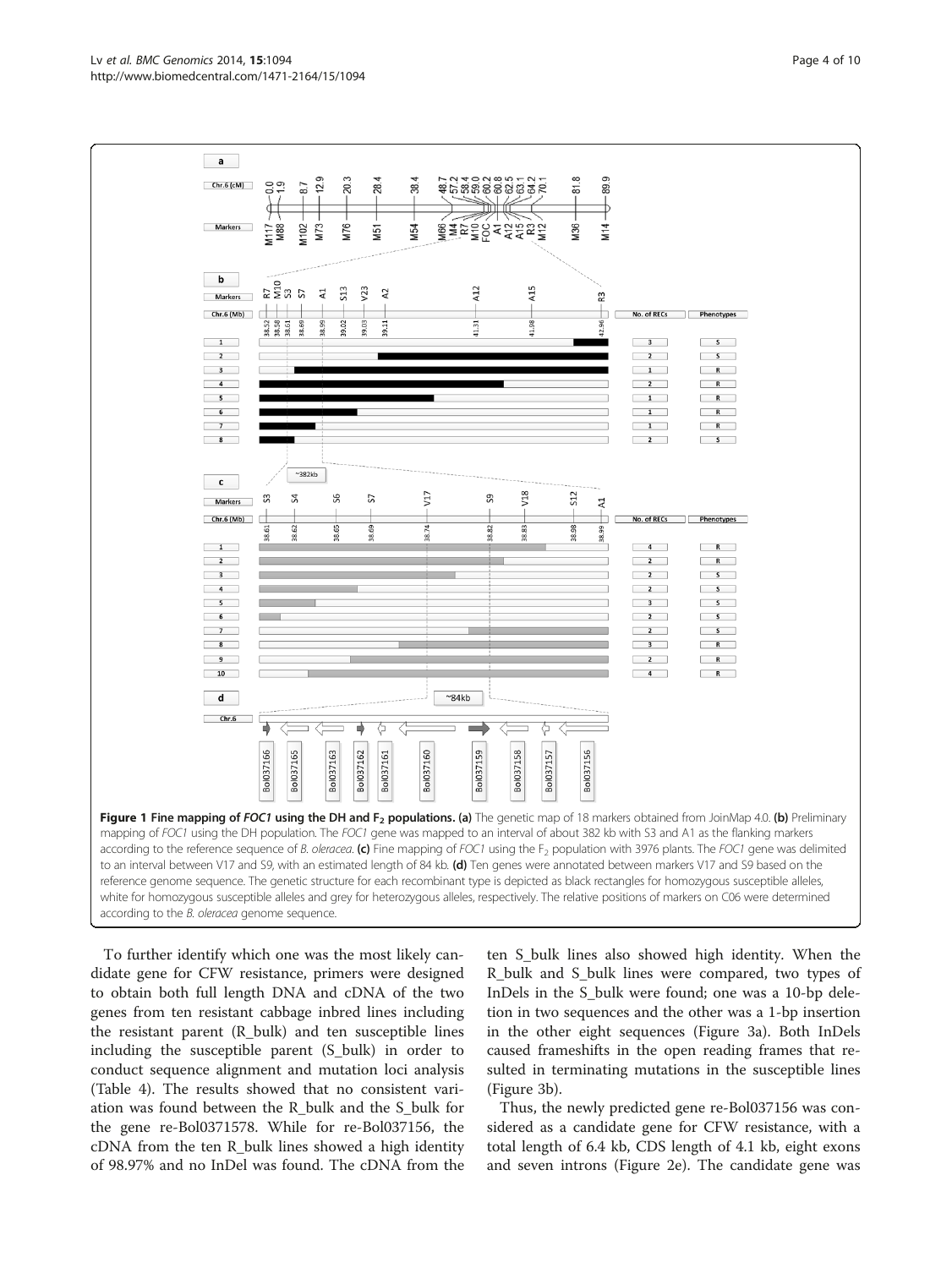<span id="page-4-0"></span>Table 2 Annotation of the B. oleracea genes in the candidate region

| Bra genes <sup>a</sup> | E-value      | <b>Bol</b> genes <sup>b</sup> | Gene position on C06 <sup>c</sup> | <b>Bol IPR annotationd</b> | $AT$ ID <sup>e</sup> | E-value  | AT GO annotation <sup>t</sup> |
|------------------------|--------------|-------------------------------|-----------------------------------|----------------------------|----------------------|----------|-------------------------------|
|                        |              | Bol037166                     | 38746794-38747237                 | DNA polymerase             | AT5G18880            | 5E-21    | biological process unknown    |
|                        |              | Bol037165                     | 38749215-38750398                 | Alpha/beta hydrolase       | AT4G16690            | 8E-126   | hydrolase activity            |
|                        |              | Bol037163                     | 38753393-38754437                 | Ribosomal protein          | AT4G16720            | 2E-107   | ribosomal protein             |
|                        |              | Bol037162                     | 38754883-38755278                 | Exostosin-like             | AT4G16745            | 7E-68    | exostosin family protein      |
|                        |              | Bol037161                     | 38795305-38795850                 | transcriptional factor     | AT4G16750            | 2E-73    | transcription factor          |
|                        |              | Bol037160                     | 38801162-38804053                 | oxygenase                  | AT4G16765            | $1E-117$ | oxidoreductase activity       |
| Bra012690              | $\mathbf{0}$ | Bol037159                     | 38810947-38812479                 | Lipase                     | AT4G16820            | $\Omega$ | lipase activity               |
| Bra012689              | $\circ$      | Bol037158                     | 38813370-38815166                 | LRR                        | AT4G16950            | 2E-82    | RPP5; nucleotide binding      |
| Bra012689              | 2E-90        | Bol037157                     | 38816186-38816452                 | TIR                        | AT4G16890            | 1E-32    | nucleotide binding            |
| Bra012688              | 0            | Bol037156                     | 38822022-38824544                 | <b>LRR</b>                 | AT4G08450            | 2E-17    | disease resistance protein    |
| Bra012687              | $\Omega$     | Bol037155                     | 38831452-38833049                 | Pollen allergen            | AT4G17030            | 3E-117   | cellulose and wall loosening  |

<sup>a</sup>B. rapa homologous genes in the candidate region.<br><sup>b</sup>Ten *B. oleraceg genes in the candidate region*. The

 $<sup>b</sup>$ Ten *B. oleracea* genes in the candidate region. The likely resistance genes and their information are indicated in bold.</sup>

 $C$ The physical position of the ten *B. oleracea* genes on chromosome C06.

 $d$ InterPro domain annotations for the ten B. oleracea genes obtained from BRAD.

 $\mathrm{e}\mathrm{T}$ he best hits of the ten *B.oleracea* genes to A.th*aliana (AT)* 

 $G$  annotations for the ten Bol to AT best-hit genes obtained from BRAD.

predicted to encode a TIR-NBS-LRR type protein containing five conserved domains including one TIR domain, one NBS domain and three LRR domains according to a Pfam sequence search result (Figure [2e](#page-5-0)) (<http://pfam.sanger.ac.uk/>) [\[25](#page-9-0)].

#### Validation of the FOC1 gene

To verify re-Bol037156 as the candidate gene for cabbage Fusarium wilt resistance gene FOC1, primers were designed to obtain the two InDel loci sequence from 30 resistant cabbage inbred lines (R\_bulk) and 30 susceptible lines (S\_bulk) (Table [5](#page-6-0)). Together with the sequences of the former 20 lines, we conducted sequence alignment.

The sequences from the 40 R bulk lines showed high identity and no InDel was found at the two loci. The 40 sequences from the ten S\_bulk lines also showed high identity. When the R\_bulk and S\_bulk lines were compared, two types of InDels in the S\_bulk were found as was described above: sequences of 29 lines matched the 1-bp insertion and sequences of other 10 lines matched the 10-bp deletion. However, sequence of one line (S12) in the S\_bulk matched neither of the two types of InDels. As we didn't obtain the full length cDNA of the

Table 3 Primers used for cloning full length gene of four candidate genes

| <b>Primers</b> | Sequences (5'-3')                          |
|----------------|--------------------------------------------|
| Bol037156      | GGTGACACTTCCTTCCTCCA//GCTCCATCGCCATCAAAGTT |
| Bol037157      | TCGATTTTCCTCACCACCGA//TAAGCATCCCACCTGAGCAA |
| Bol037158      | CTCAGATTGCTCAGGTGGGA//ACACACCCACATTGCGTTAC |
| Bol037161      | GAAACTGTGTCCCTGCCATG//TGTGGCAGAGTTACATGGGT |

gene in these lines, we concluded that there might be other types of variation that caused loss of gene function. The result of 80 lines' sequences alignment further validated that re-Bol037156 was a most likely candidate for FOC1.

## **Discussion**

#### Fusarium wilt and cabbage resistance breeding

CFW is a soil-borne disease that is hard to control by traditional physical or chemical methods. Therefore, CFW has spread quickly across China from Beijing in 2003 to the Hebei, Gansu, Shanxi, and Shaanxi provinces where it is now present. Thus, the application of resistant varieties is of great significance [\[6](#page-8-0)-[8\]](#page-8-0). Indeed, their application has often been cited as a good example of using a plant's own power to overcome fungal disease. Two factors account for this: firstly, the inheritance of cabbage resistance to Race 1 is single dominant [\[11,12](#page-8-0)], as was also shown in our prior study [\[5](#page-8-0)], and this meant that the R gene could be used easily in the  $F_1$  progeny; and secondly, although two races in the forma speciale conglutinans can infect cabbage, only Race 1 is found worldwide, while Race 2 has been reported only in the USA and Russia [\[13,14](#page-8-0)], indicating that the immutability of the pathogen over decades has also contributed to the successful use of the single dominant R gene. Because of the significance of this R gene, it is necessary to discover the mechanism by which this R gene overcomes CFW.

For many years, MAS has promoted the traditional breeding process. However, few studies have reported molecular markers for FOC1. Pu et al. [\[16](#page-8-0)] located the R gene on a linkage group, with two SSR markers flanking the gene at 4.6 and 1.2 cM respectively without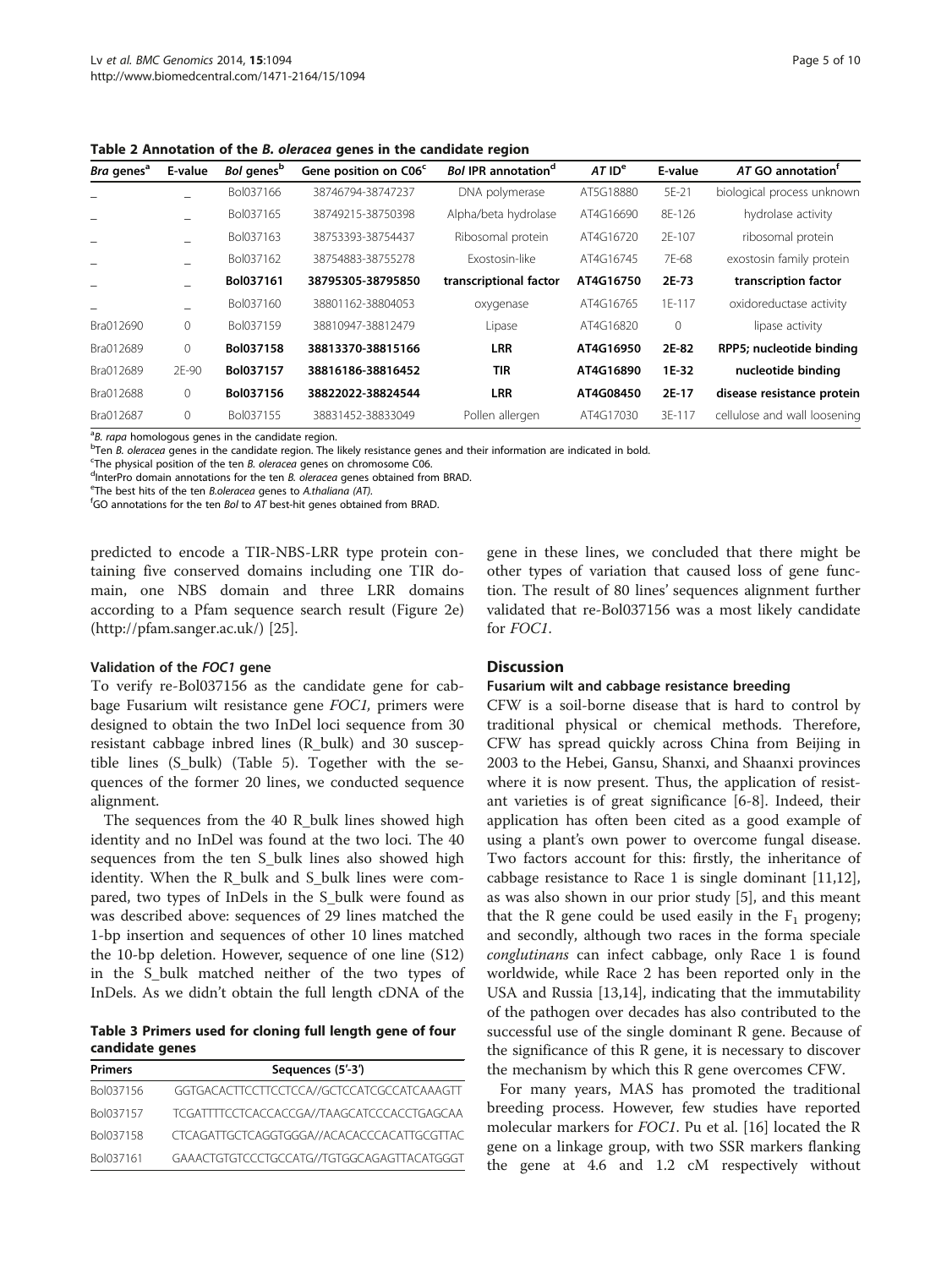<span id="page-5-0"></span>

chromosome information, and in a previous study, we located the R gene on chromosome C06, with two InDel markers flanking the gene at 1.2 and 0.6 cM [[17](#page-8-0)]. In this study, we further refined the map and identified a candidate gene for FOC1. The results reported here will be useful for cabbage breeders because they may facilitate MAS in the breeding process.

# Map-based cloning of FOC1 using InDel markers and two populations

Traditional molecular marker assays are usually laborintensive and time-consuming, and the markers, like SSRs, that are used are frequently of low polymorphism and not reliable. Further, they often produce complicated stripes when the PCR products are isolated in the gels. In recent years, as more and more plant genome sequences become available including B. oleracea genome [[18\]](#page-8-0), InDel and SNP markers have become the markers of choice because they are generally obtained easily using bioinformatic method and their PCR products are more reliable and easier to detect. In this study, for example, we easily acquired 1000 pairs of InDel primers on one chromosome and although we used only a small number of them, the polymorphic primers accounted for 75% of all.

In this study, the InDel primers were designed based on the cabbage reference sequence and the whole-

Table 4 Primers used for cloning of re-Bol037156 and re-Bol0371578 in the R\_bulk and S\_bulk lines

| <b>Primers</b>       | Sequences (5'-3')                                     |
|----------------------|-------------------------------------------------------|
| re-Bol037156 (DNA)   | CCCCAGATTCACAGCATTCG//<br><b>ATACGAGTGTGTCTTCGCCA</b> |
| re-Bol037156 (cDNA)  | ATCTTCACCACTCCAGTCA//<br>ACTTAACTGGAATGAGCTAACCA      |
| re-Bol0371578 (DNA)  | TCGATTTTCCTCACCACCGA//<br>ACCCAGCCCTAATGAAAGCT        |
| re-Bol0371578 (cDNA) | TGAGTTGGTCCACGTACTTGA//<br>AGGAGAAAGGGAAAGACGCA       |

genome re-sequencing data for the parental lines. Therefore, the polymorphic primers accounted for a relative higher percentage. Also, genome-sequence-based InDel primers allow us to quickly design and add more markers to the target interval on the chromosome in order to narrow the mapping interval. As a result, we successfully mapped the R gene to chromosome C06 in a time-saving way based on the DH and  $F_2$  populations.

Most characterized R genes reside in clusters rather than being distributed equally on chromosomes [\[26](#page-9-0)]. Here also, the candidate region harbored two TIR-NBS-LRR genes: re-Bol037156 and re-Bol0371578.

# Plant resistance gene to disease caused by Fusarium oxysporum

As far as we know, more than 70 R genes have been cloned in the past decades [\[27\]](#page-9-0). The main categories of these genes include the coiled coil-nucleotide binding site-leucine rich repeat (CC-NB-LRR) class, the TIR-NBS-LRR class, the kinase class, the LRR kinase class and the extracellular LRRs [\[22\]](#page-9-0). The most significant TIR-NBS-LRR class R gene may be the tobacco N gene conferring resistance to tobacco mosaic virus [\[28](#page-9-0)]. For N gene, all the three conserved domains are indispensable for a normal function [\[29](#page-9-0)].

Until now, the Fusarium wilt R genes have been cloned in three plant species: Arabidopsis, tomato, and melon [[30](#page-9-0)-[32\]](#page-9-0). The function of the melon R gene, FOM-2, has not yet been established [\[31](#page-9-0)]. RFO1 in Arabidopsis was reported to be a wall-associated kinase, which was neither a representative R gene nor race-specific [\[32](#page-9-0)]. On the other hand, the CFW R gene was race-specific and can be overcome by Race 2 [[13](#page-8-0)]. In tomato, I-2 was shown to be a typical R gene, with the encoded protein belonging to the CC-NBS-LRR type [[30](#page-9-0)]. A low identity of 41% was found among the three cloned R genes, indicating that although all three were R genes to Fusarium wilt, different mechanisms may be involved. We also performed whole-genome blast searches with a cut-off value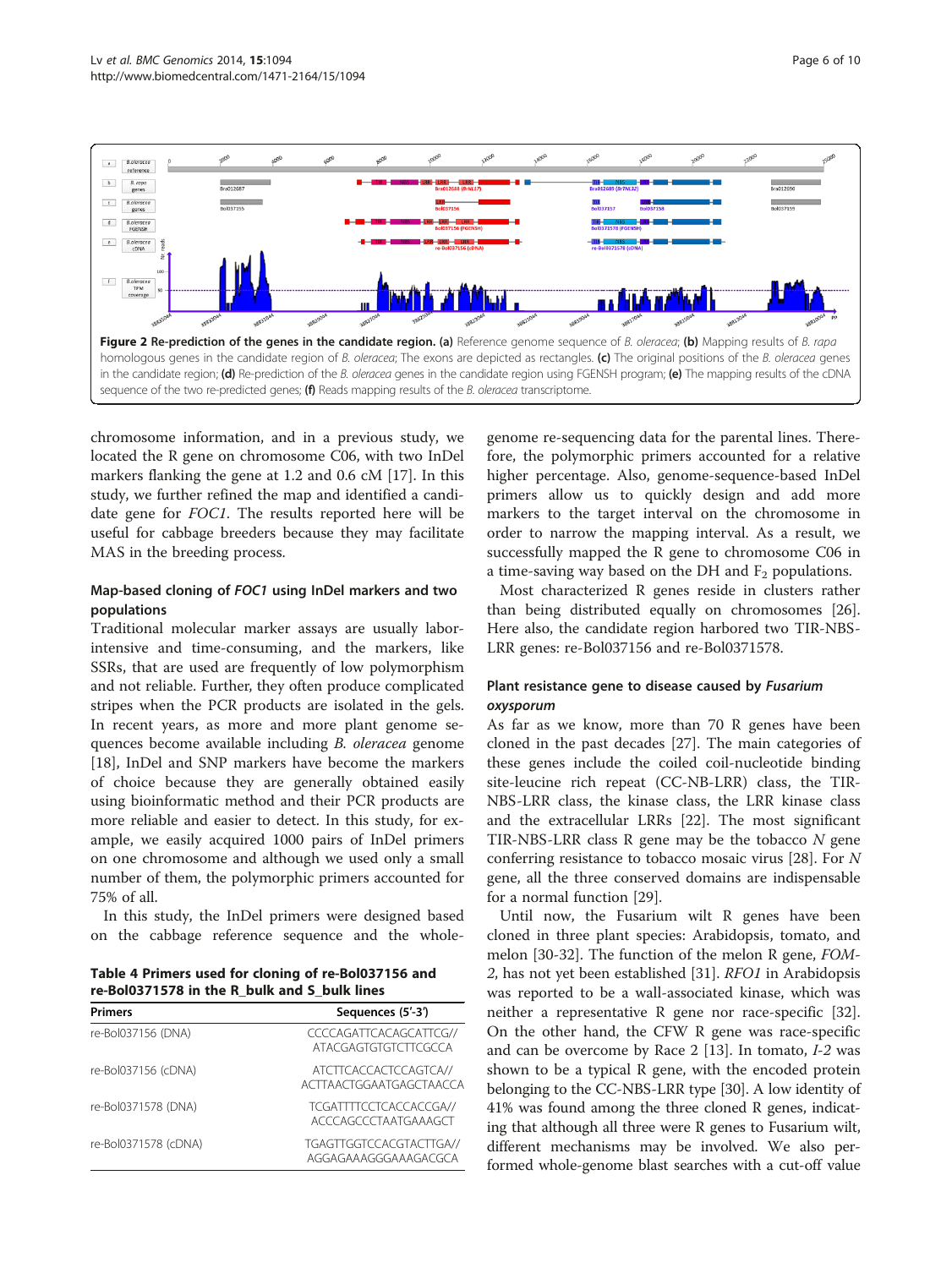<span id="page-6-0"></span>

of  $\le$  E-10, using the RFO1, I-2 and FOM-2 sequences as the queries. No matches to these sequences were found in the B. oleracea genome. Thus, we can infer that FOC1 may be a novel R gene. The results of our study showed that the candidate gene for FOC1 was a putative TIR-NBS-LRR type R gene. The cDNA sequences of the ten resistant and ten susceptible lines revealed two types of InDel mutations in the cDNA of the susceptible lines that resulted in frameshifts and translation termination. Further sequence analysis of the two InDel loci from 80 lines confirmed the two types of InDels. Thus, we inferred that the re-modeled gene re-Bol037156 was the most likely candidate gene for FOC1. However, further work is needed to verify the function of FOC1 by transformation.

# Conclusions

In this study we fine mapped a novel cabbage resistance gene to Fusarium wilt using one DH population and one

Table 5 Primers used for two InDel loci analysis in 80 lines

| <b>Primers</b> | Sequences (5'-3')                                            |
|----------------|--------------------------------------------------------------|
|                | 1-bp insertion    AATCACTCCTCAGCCATCTT//ATACCAGTTCCGAGAATCCT |
|                | 10-bp deletion AAGGAGGAGTGGATGGAG//GCTCTGATGTGTTGAAATAC      |

 $F<sub>2</sub>$  population, analyzed the genes that fell into the candidate region and identified the re-modeled gene re-Bol037156, a putative TIR-NBS-LRR type R gene as the candidate for the cabbage Fusarium wilt resistance gene FOC1. This work may lay the foundation for markerassisted selection in cabbage resistance breeding as well as for further function analysis of the FOC1 gene.

# Methods

# Plant materials and pathogen strain

To generate  $F_1$  plants, the inbred-line 99–77 ( $P_1$ , resistant parent) with immunity to CFW was crossed to the highly susceptible line 99-91 ( $P_2$ , susceptible parent). An isolated microspore culture of  $F_1$  flower buds was adopted to ob-tain 160 DH lines [\[20](#page-8-0)]. At the same time,  $F_1$  plants were self-pollinated to generate about 4000 individual  $F_2$  plants. All the plant materials were provided by the Cabbage and Broccoli Research Group, Institute of Vegetables and Flowers (IVF), Chinese Academy of Agricultural Sciences (CAAS). The entire inoculation test was performed in the greenhouse of the Plant Protection Research Group at IVF, CAAS.

The strain FGL3-6 of F. oxysporum f. sp. conglutinans used in this study was isolated from diseased plants from Yanqing County, Beijing. This strain had been shown to be Race 1 [[5\]](#page-8-0).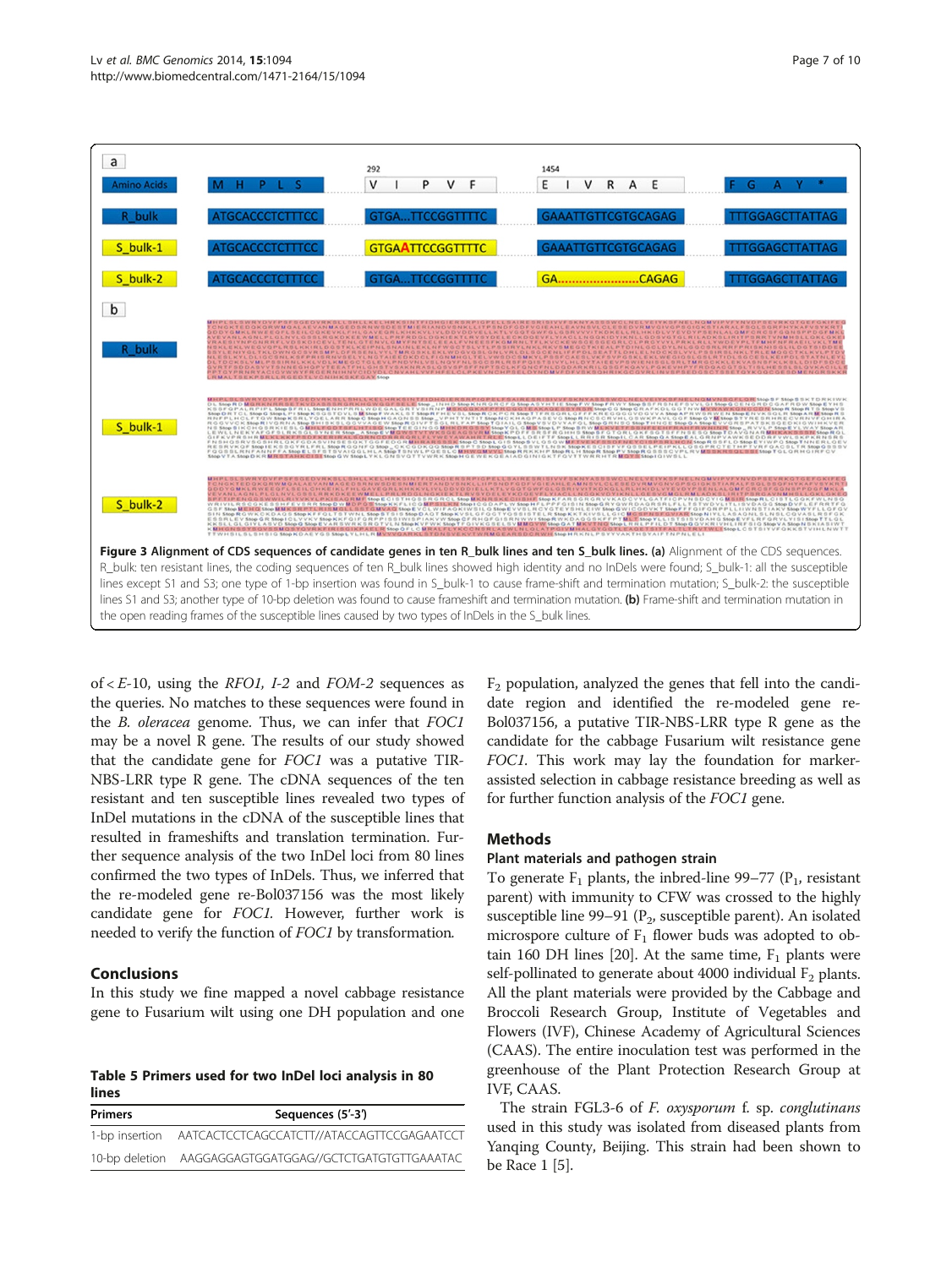#### Evaluation of resistance to Fusarium wilt

For seedling cultivation, the cabbage seeds were sowed in a sterilized substrate (turf: vermiculite: soil = 1: 1: 2) and cultivated in a greenhouse until the third leaf stage.

For inoculum preparation, strain FGL3-6 of the pathogen, maintained on potato dextrose agar medium, was incubated in CM medium (complete medium with casein acids hydrolysate 10 g/l, casein enzyme hydrolysate 10 g/l, yeast extract 16 g/l, and lactose 20 g/l) on a rotary shaker (150 r/min, 26°C) for three days. Double-layer gauze was used to filter the mixture and make a conidium suspension. The concentration of the suspension was adjusted to  $1 \times 10^6$  conidia/ml for inoculation tests using a hemacytometer.

For the inoculation test, the root-dipping method was adopted to evaluate the resistance of the DH lines as well as the  $F_2$  individuals [\[9](#page-8-0)[,33,34](#page-9-0)]. We picked the seedlings, dipped the roots in the conidial suspension for 15 minutes, and then planted them in plastic pots (diameter  $\times$  height = 9 cm  $\times$  9 cm) with sterilized substrate (turf: vermiculite  $= 1: 2$ ). The seedlings were cultivated in a greenhouse with temperatures of 27–29°C in the day and 23–25°C at night. The resistance levels of the plants were evaluated after 10 days.

In a previous study, we found that Fusarium resistance in the populations used in our study was controlled by a single dominant gene. Therefore, for disease rating in the present study, a simple two-grade disease rating standard was adopted to classify the DH lines and  $F_2$  individuals as resistant or susceptible. For the DH population, a randomized trial design was adopted with three replications and each replication consisted of 10 plants. Lines or individuals for which the resistance status was unclear were excluded from further analysis. In the inoculation test, the numbers of resistant and susceptible plants in the DH and  $F_2$  populations were counted. Then,  $\chi^2$  goodness-of-fit tests were applied to determine whether the segregation ratios fitted a 1:1 ratio in the DH population and fitted a 3:1 ratio in the  $F_2$  population at a significance level of 0.05.

#### DNA extraction

The cetyl trimethyl ammonium bromide (CTAB) method with minor modifications was used to extract total genomic DNA from the young leaves of 20-day-old plants [[35](#page-9-0)]. The concentration of the DNA samples was determined using a NanoDrop ND-100 spectrophotometer (Thermo Fisher Scientific Inc., Wilmington, DE, USA), and then diluted to a working concentration of 40 ng/ $\mu$ l for PCR analysis.

#### Molecular maker assay

The reference sequence of B. olerecea was retrieved from the Brassica database (BRAD) [\(http://brassicadb.org\)](http://brassicadb.org) [[21](#page-9-0)]

and used for InDel primer design. The DNA of the parental lines was submitted to whole-genome re-sequencing using the sequencing-by-synthesis method. A total of 7.2 Gb and 7.1 Gb Illumina pair-end reads were generated for the  $P_1$  and  $P_2$  parental lines respectively. The reference sequence was used as a 'bridge' to detect sequence polymorphisms between the parental lines [\[36\]](#page-9-0). To avoid false detection of polymorphisms, multiple-hit reads were filtered out from the dataset and only single-hit reads were used to design primers. In a prior study, we located the resistance gene to a 1.8 cM genomic region [[17](#page-8-0)]. To map the gene more precisely, additional InDel primers were designed on chromosome C06. For all the primers, the generating products was constrained to be 100-200 bp. The length of primer pairs was limited to 19–22 bp. The Tm value was restricted to be 54–56°C.

The PCR conditions and contents were as follows: each 20 μl PCR reaction mixture contained 2 μl PCR buffer (10 $\times$ , Mg<sup>2+</sup> included), 1.6 μl dNTP (2.5 mM each), 0.4 μl Taq DNA polymerase (2.5 U/μl), 5 μl DNA template (40 ng/ $\mu$ l), 0.6  $\mu$ l each of forward and reverse primers (10 μM), and 9.8 μl ddH<sub>2</sub>O. The reaction mixture was incubated in a GeneAmp PCR system 9700 (Applied Biosystems, CA, US) and the PCR profile was as follows: initial 5 min at 94°C, then 35 cycles, each with 30 s DNA denaturation at 94°C, 30 s annealing at 55°C and 45 s extension at 72°C, and a final extension of 7 min at 72°C. The PCR products were separated on an 8% (w/v) polyacrylamide gel at 160 V for 1.5 h and stained with silver nitrate [[37\]](#page-9-0).

## Statistical analysis and gene mapping

In the DH population, for each pair of primers, the allele of an individual that was the same as the corresponding allele in  $P_1$  (99–77) was scored as 'a', while the allele that was the same as the corresponding allele in  $P<sub>2</sub>$  (99–91) was scored as 'b'. The data was analyzed with JoinMap 4.0 using a minimum logarithm of odds (LOD) score of 4.0 [\[38](#page-9-0)]. The Kosambi function was used to convert the recombinant value to genetic distance [\[39\]](#page-9-0). In this step, the gene was preliminarily mapped to an interval with two flanking markers.

The flanking markers obtained from the DH population were used to screen the  $F_2$  population for recombinants. The recombinants were further genotyped using the markers that mapped between the flanking ones. Except for the 'a' and 'b' alleles, individuals that had both the alleles from the two parents were scored as 'h'. In this step, we obtained a narrowed candidate interval with new flanking markers.

To identify the probable genes associated with disease resistance, genes that fell into the candidate interval were analyzed based on the annotations for the *B. olera*cea reference chromosomes from BRAD.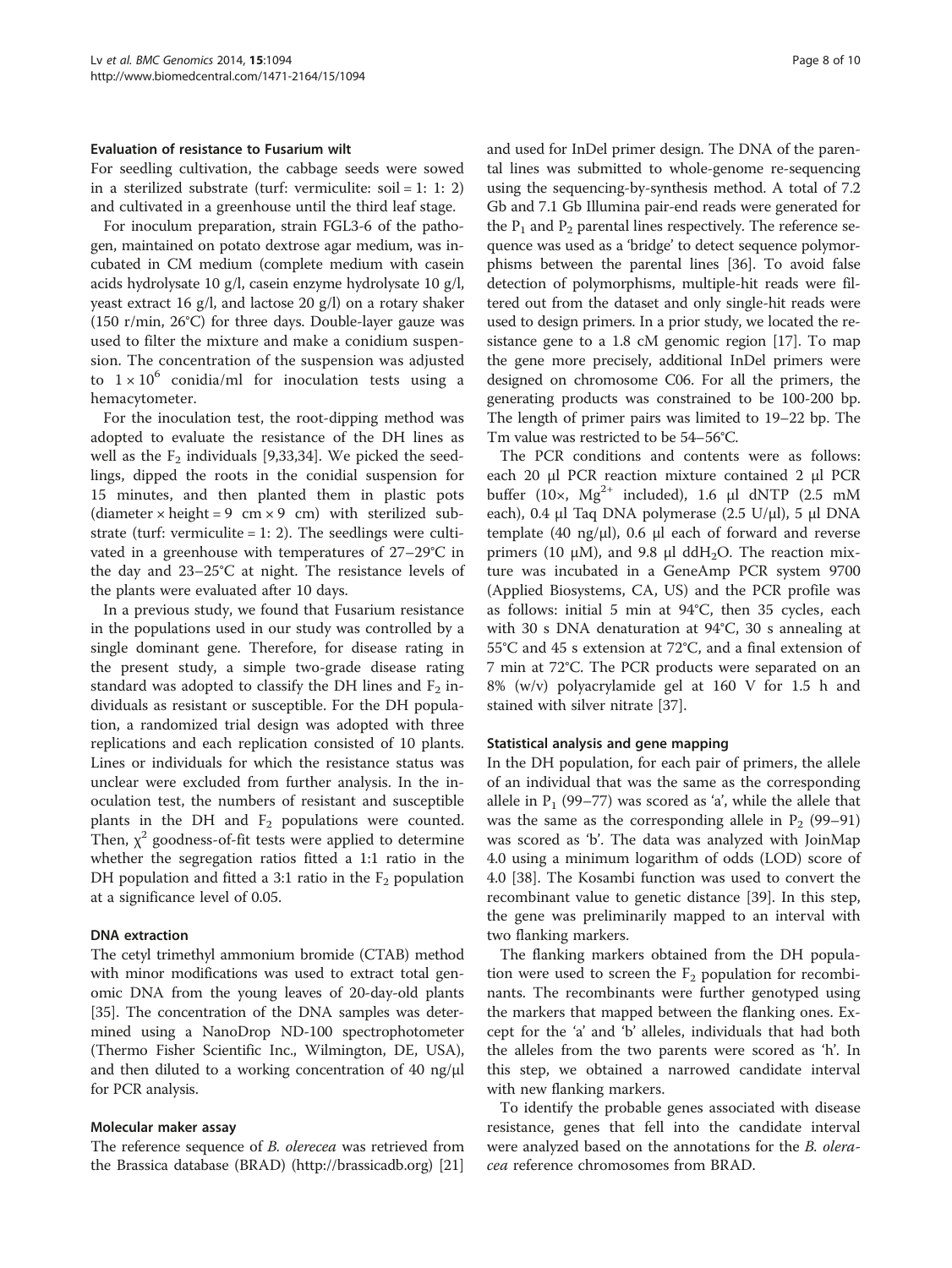#### <span id="page-8-0"></span>Analysis of the candidate gene

To identify which one was the candidate gene, primers were designed and used to amplify the genomic DNA and cDNA of ten resistant cabbage inbred-lines (R\_bulk) including the resistant parent  $P_1$  and ten susceptible lines (S\_bulk) including the susceptible parent  $P_2$ . The obtained sequences were aligned to detect common differences between the R\_bulk and S\_bulk lines. Comparative genomics analysis between B. rapa and B. oleracea in the target region was performed in order to help identify candidate genes. RT-PCR and transcriptome reads (RNA sequencing was adopted to obtain the transcriptome using RNA extracted from the roots of the seedling six days after inoculation) mapping were also conducted to help confirm the candidate gene for FOC1.

#### Validation of the candidate gene

To further validate the candidate gene for FOC1, we chose 40 different highly resistant cabbage inbred-lines including the former ten resistant lines to make the R\_bulk and 40 highly susceptible lines including the former ten susceptible lines to make the S\_bulk. Primers were designed to amplify the mutation loci of the candidate gene in these 80 cabbage inbred lines. The obtained sequences were aligned to detect common variation between the R\_bulk and S\_bulk lines.

#### Availability of supporting data

The reference genome sequence of B. oleracea was retrieved from BRAD, the genomic database for B. oleracea (available at [http://brassicadb.org\)](http://brassicadb.org). As one of the data owners, we confirm that we have full permission to use the genome sequence of Brassica oleracea, including downloading and using it for the purposes of this study (i.e. candidate gene identification and characterization). The use of the reference genome for these purposes was performed with the agreement of all the data owners.

#### Abbreviations

FOC1: Resistance gene to Race 1 of Fusarium oxysporum f. sp. conglutinans; CFW: Cabbage Fusarium wilt; DH: Double haploid; CDS: Protein coding sequence; InDel: Insertion/deletion; MAS: Marker-assisted selection; SNP: Single nucleotide polymorphism; PCR: Polymerase chain reaction; R gene: Resistant gene; S gene: Susceptible gene; SSR: Simple sequence repeat; NBS: Nucleotide binding site; TIR: Toll-interleukin receptor; LRR: Leucine-rich repeat; RT-PCR: Reverse transcription-PCR; CC: Coiled coil.

#### Competing interests

The authors declare that they have no competing interests.

#### Authors' contributions

HL developed the DH and  $F_2$  populations, and wrote and revised the manuscript. HL and QW isolated the samples, performed the marker assays, and analyzed the marker data. XW, JK, ZF, and LY conceived the idea and critically reviewed the manuscript. BL and JL analyzed the sequencing and re-sequencing data and designed the InDel primers. XW, JK, MZ, YZ, YY, and BX coordinated and designed the study. All the authors have read and approved the final manuscript.

#### Acknowledgments

This work was financially supported by grants from the National High Technology Research and Development Program of China (863 Program, 2012AA100101, 2012AA100103, 2012AA100102, 2012AA100105), the Key Projects in the National Science & Technology Pillar Program during the Twelfth Five-Year Plan Period (2012BAD02B01, 2013BAD01B04), the earmarked fund for the Modern Agro-Industry Technology Research System, China (nycytx-35-gw01), the Major State Basic Research Development Program (973 Program, 2012CB113906) and the National Natural Science Foundation of China (31171958, 31272180, 31272003). The work reported here was carried out in the Key Laboratory of Biology and Genetic Improvement of Horticultural Crops, Ministry of Agriculture, Beijing 100081, China.

#### Received: 16 October 2013 Accepted: 26 November 2014 Published: 12 December 2014

#### References

- Smith EF: The fungus infection of agricultural soils in the United States. Sci Am Sup 1899, 48:19981–19982.
- 2. Nomura Y, Kato K, Takeuchi S: Studies on the method of early selection of the resistance of cabbage to the yellows disease. Jpn Cent Agric Exp Rep 1976, 24:141–182.
- 3. Li M, Zhang T, Li X, Yan H: Fusarium wilt disease on curcifer vegetable and its pathogenic identification. Plant Prot 2003, 29(6):44–45.
- 4. Zhang Y, Zheng J, Xie B, Li J, Wu X, Shi Y, Ma Y: Identification on pathogen of cabbage wilt disease. Acta Phytopathologica Sinaca 2008, 38(4):337–345.
- 5. Lv H, Fang Z, Yang L, Xie B, Liu Y, Zhuang M, Zhang Y, Yang Y: Research on screening of resistant resources to Fusarium wilt and inheritance of the resistant gene in cabbage. Acta Horticulturae Sinica 2011, 38(5):875–885.
- 6. Arden S: Fusarium yellows of cabbage and related crops. Vegetable Crops 1979, 730:730–731.
- 7. Keinath AP, Farnham MW, Smith P: Reactions of 26 cultivars of Brassica oleracea to yellows in naturally infested soil. Biol Cult Tests 1998, 13:155.
- 8. Farnham MW, Keinath AP, Smith JP: Characterization of Fusarium yellows resistance in collard. Plant Dis 2001, 85(8):890–894.
- 9. Booth C: The Genus Fusarium. UK(Kew) and US(Surrey): Commonwealth Mycological Institute; 1971.
- 10. Armstrong GM, Armstrong JK: Formae Speciales and Races of Fusarium Oxysporum Causing Wilt Diseases. University Park PA: The Pennsylvania State University Press; 1981.
- 11. Walker JC: Inheritance of Fusarium resistance in cabbage. J Agric Res 1930, 40:721–745.
- 12. Walker JC, Hooker WJ: Plant nutrition in relation to disease development. I. Cabbage yellows. Am J Bot 1945, 32:314–320.
- 13. Ramirez-Villupadua J, Endo RM, Bosland P, Williams PH: A new race of Fusarium oxysporum f. sp. conglutinans that attacks cabbage with type A resistance. Plant Dis 1985, 69(7):612–613.
- 14. Bosland PW, Williams PH, Morrison RH: Influence of Soil Temperature on the Expression of Yellows and Wilt of Crucifers by Fusarium oxysporum. Plant Dis 1988, 72(9):777–780.
- 15. Jiang M, Zhao Y, Xie J, Tian R, Chen Y, Kang J: Development of a SCAR marker for Fusarium Wilt Resistance in Cabbage. Sci Agric Sinica 2011, 44(14):3053–3059.
- 16. Pu Z, Motoki S, Zhang Y, Tomohiko N, Takeshi H, Hidetaka H, Satoru M, Ryo F, Keiichi O: Genetic mapping of a fusarium wilt resistance gene in Brassica oleracea. Mol Breed 2012, 30:809–818.
- 17. Lv H, Yang L, Kang J, Wang Q, Wang X, Fang Z, Liu Y, Zhuang M, Zhang Y, Lin Y, Yang Y, Xie B, Liu B, Liu J: Development of InDel markers linked to Fusarium wilt resistance in cabbage. Mol Breed 2013, 32:961–967.
- 18. Liu S, Liu Y, Yang X, Tong C, Edwards D, Parkin IA, Zhao M, Ma J, Yu J, Huang S, Wang X, Wang J, Lu K, Fang Z, Bancroft I, Yang TJ, Hu Q, Wang X, Yue Z, Li H, Yang L, Wu J, Zhou Q, Wang W, King GJ, Pires JC, Lu C, Wu Z, Sampath P, Wang Z, et al: The Brassica oleracea genome reveals the asymmetrical evolution of polyploid genomes. Nat Commun 2014, 5:3930. doi:10.1038/ncomms4930.
- 19. Väli U, Brandström M, Johansson M, Ellegren H: Insertion-deletion polymorphisms (indels) as genetic markers in natural populations. BMC Genet 2008, 9:8.
- 20. Takahata Y, Keller WA: High frequency embryogenesis and plant regeneration in isolated microspore culture of Brassica oleracea L. Plant Sci 1991, 74:235–242.